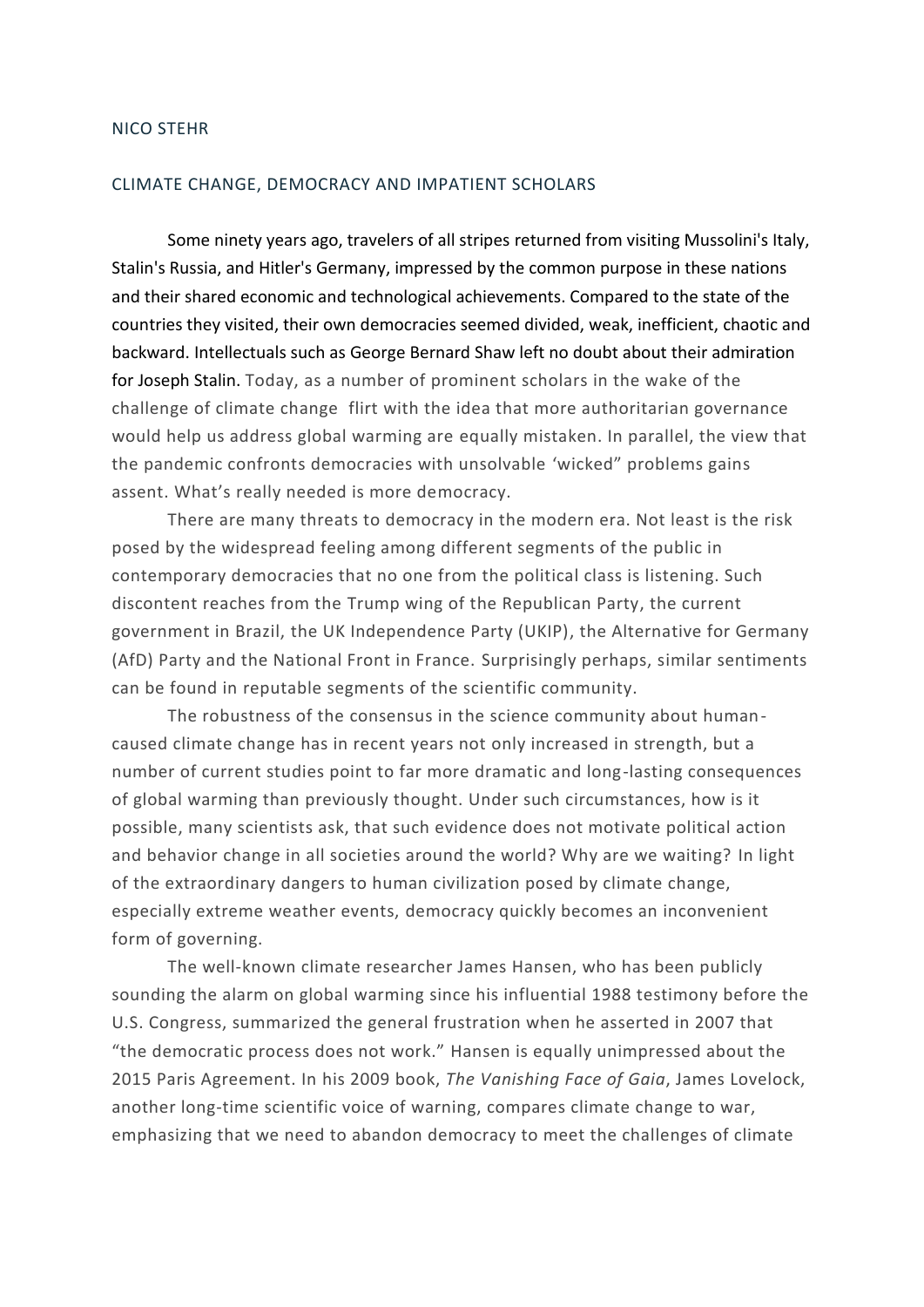change head on. To pull the world out of its state of lethargy, "nothing but blood, toil, tears, and sweat" is urgently needed.

Dale Jamieson, professor of environmental studies, philosophy, and law at New York University and author of *Reason in a Dark Time* (2014), also exemplifies such a skeptical view about the obstacles faced by our present political order in coping with the consequences of global warming. He warns that climate change presents us "with the largest collective action problem that humanity has ever faced, [but] evolution did not design us to deal with such problems, and we have not designed political institutions that are conducive to solving them." He adds: "Sadly, it is not entirely clear that democracy is up to the challenge of climate change." And Nobel Laureate Daniel Kahneman says: "the bottom line is that I'm extremely skeptical that we can cope with climate change. To mobilize people, this has to become an emotional issue. It has to have immediacy and salience. A distant, abstract, and disputed threat just doesn't have the necessary characteristics for seriously mobilizing public opinion."

The 2006 famous documentary an "inconvenient truth" about Al Gore's campaign to educate people about global warming begins now to strongly imply the complements of an "inconvenient democracy" due to an "inconvenient mind," that is, the cognitive inability of ordinary citizens to incorporate longer-term transformation demanded by climate change into their thinking and everyday decision making, and "inconvenient social institutions" that systematically ignore the future.

## THE EROSION OF DEMOCRACY

The argument about exceptional circumstances due to climate change and the concomitant implication of an inconvenient democracy derives its intellectual sustenance from a range of considerations: a deep-seated pessimism about the psychological make-up of human beings; the specific temporality—that is, short-term perspective—of human thought; the failure to mobilize populations to support the cause of effective climate policies; the inability of government, given constitutional constraints, to attend to long-term goals; the fragility of political order, which depends for survival on mobilizing consensus around incremental change; the influence of vested interests on the political agendas of the day; the widespread social addiction to fossil fuel; and last but not least, the climate science community's sense that its message of evidence and rationality is not stimulating robust action.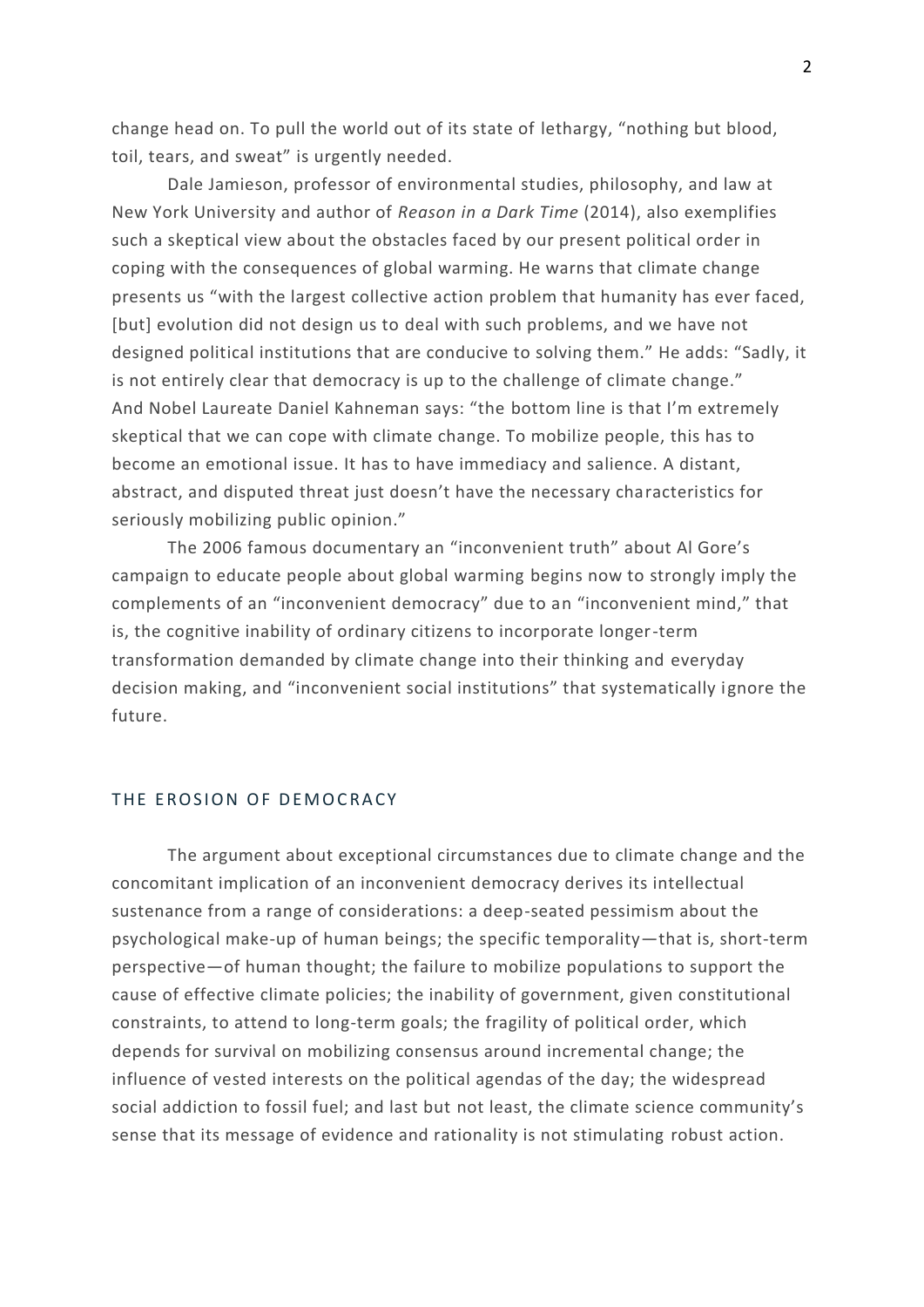## EN LIGHTENED LEADERSHIP?

But the idea that science and scientific leadership offer some sort of alternative to democracy has, to put it mildly, major weaknesses. To begin with, scientific knowledge does not and cannot dictate what to do. One of the fundamental flaws in the portrait of an inconvenient democracy is the failure to recognize that knowledge of nature must always enter society through politics (whether democratic or authoritarian)—through decisions about, as Harold Laswell famously put it, "who gets what, when, how." Knowledge about how such decisions are best made is not particularly available to scientists. Indeed, such knowledge is inherently and necessarily contestable.

The pessimistic assessment of the ability of democratic governance to cope with and control exceptional circumstances seems to bring with it an optimistic assessment of the potential of large-scale social planning. Yet all evidence suggests that the capacity not only of governments, but societies, to plan their future is rather limited. The problem is not one of democracy, but of the complexity of social change. Indeed, this is why democracy, inconvenient as it may be, is not only necessary but, for a challenge of the magnitude and complexity of climate change, essential. To a far greater extent than authoritarian governance, democratic governance is flexible and capable of learning from policy mistakes, which are inevitable when trying to deal with something as complex as climate change or the pandemic. Limiting individual freedoms in coping is not totalitarian. But it is crucial that citizens are in agreement with the limits.

Climate policy must be compatible with democracy; otherwise, the threat to civilization will be much more than just changes to our physical environment. The alternative to the abolition of democratic governance is more democracy—making not only democracy and solutions more complex, but also enhancing the worldwide empowerment and knowledgeability of individuals, groups, and movements who work on environmental issues. Democracies will produce new, multiple forms of social solidarity and obligations, strengthening local and regional capacities to respond to climate change, and enhancing the awareness of social interdependence. Examples include the widespread community and regional support of renewable energy in Germany—and the success of wind energy in Texas.

Efforts to simplify the global approach to climate change through a single international governance regime have failed. Now is the time to commit to democratic complexification that fosters creativity and experimentation in the pursuit of multiple desired goals. For those who think that there can be only one